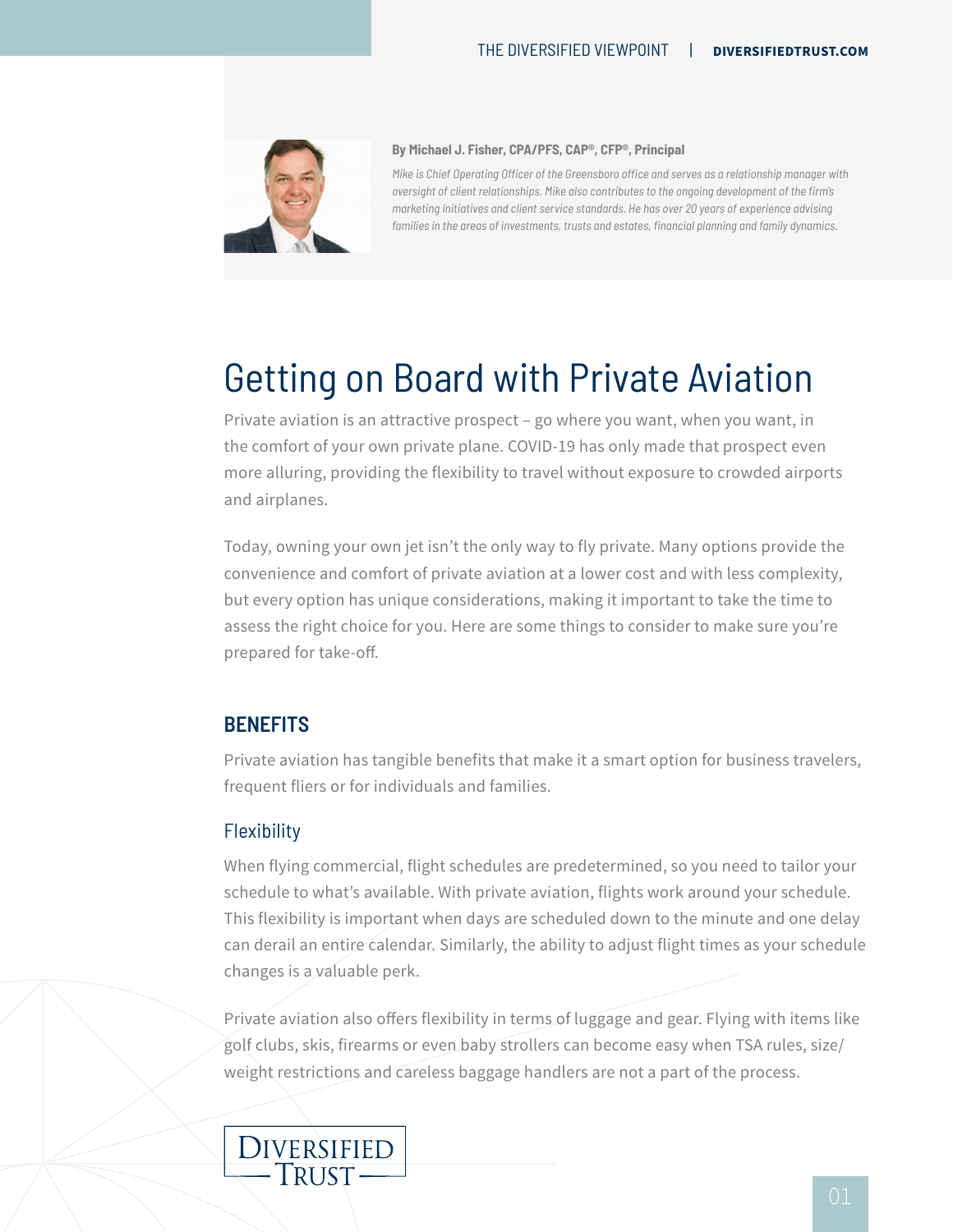#### Time Saving

Commercial flights require airport arrival significantly before take-off for the check-in and security process. Boarding a private plane, in contrast, can be as simple as pulling up to the runway. This can save significant time.

Private flights can also be tailored directly to your destination. Often, this means that a direct flight can be arranged as opposed to a commercial flight that might have one or more connecting flights.

However, it is important to note that while private aviation can offer greater flexibility, it can also be prone to more delays than commercial flights as the smaller planes are less able to withstand severe weather. Delays are the very thing private fliers seek to avoid, so be mindful that there is no guarantee you will always have more control in that regard.

## Comfort

Fewer passengers and more space inevitably mean more in-flight comfort. It is perhaps one of the most enticing aspects of flying private. With a more comfortable flight, you can be better able to enjoy your destination upon landing. For business passengers, they are more prepared to head directly into a critical meeting and perform in the absence of time to regroup or adjust. Commercial departure and arrival processes can be long and draining, making it difficult to be "on" upon landing.

#### Productivity

As noted, private aviation limits wasted time with scheduling and boarding, but it also provides a quiet and secure place to do sensitive work or even conduct in-flight meetings or presentations.

*One client uses private planes, not for himself, but to fly his children and grandchildren to visit him. In doing so, he gets to connect with his family more often, and it's an offer they can't turn down.*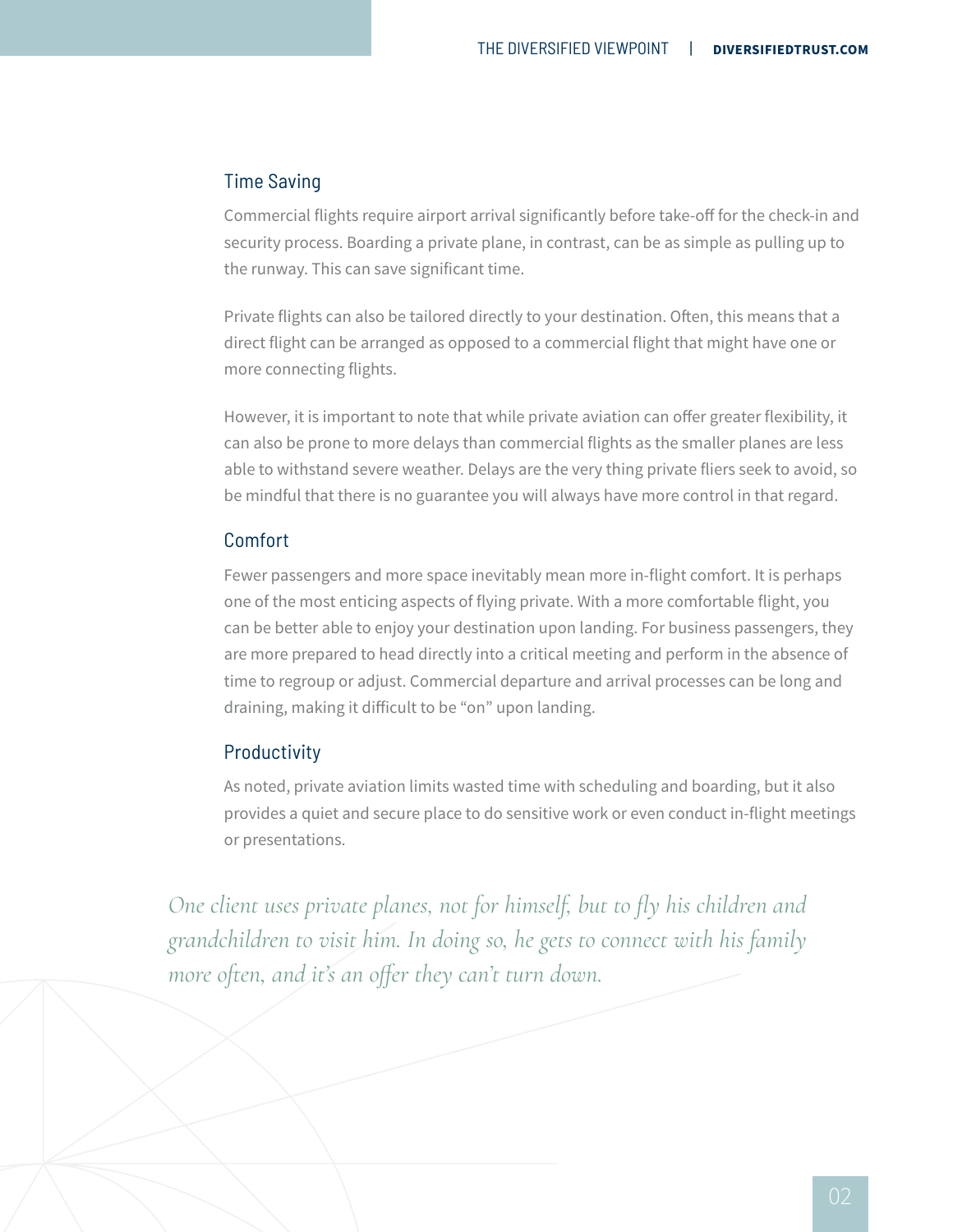#### Access

The smaller size of private aircraft means they require less runway than a massive airliner, making regional airports accessible. Many of these smaller airports may be closer to your final destination than the closest major airport, reducing additional travel time after the flight.

*A remote airport in the Caribbean happens to be the closest airport to a client's destination. It also has a very short runway, so flying private makes sense for him, as the smaller plane has no issues landing there and he can avoid additional travel time.*

## **PLANNING**

Many clients interested in private aviation have had exposure to flying private, enjoyed the experience, and want to pursue it further. Like any other aspect of wealth planning, private aviation can be incorporated into your lifestyle, but must be approached strategically.

#### Setting a Budget

One of the biggest mistakes individuals and businesses make when delving into private aviation is failing to set a budget. The same flexibility that makes it so easy to fly can also make it easy to never want to fly commercial again and to "overspend" on travel. Private aviation can and should be factored into a transportation budget in the same way as vehicles, boats or other travel expenses.

It's worth considering that if the private plane is used as an integral part of business operations, costs can be assessed differently from a leisure traveler. The National Business Aviation Association (NBAA) is a great resource for businesses that rely upon, or are considering, private aviation.

*We spend considerable time working with our clients on a travel budget. We often review historical spending numbers and ask "is private aviation worth the cost?" In many cases, the answer is "yes" and they continue on a private aviation path. Sometimes, the answer is "no" or "maybe not" and we then revisit and revise the aviation budget.*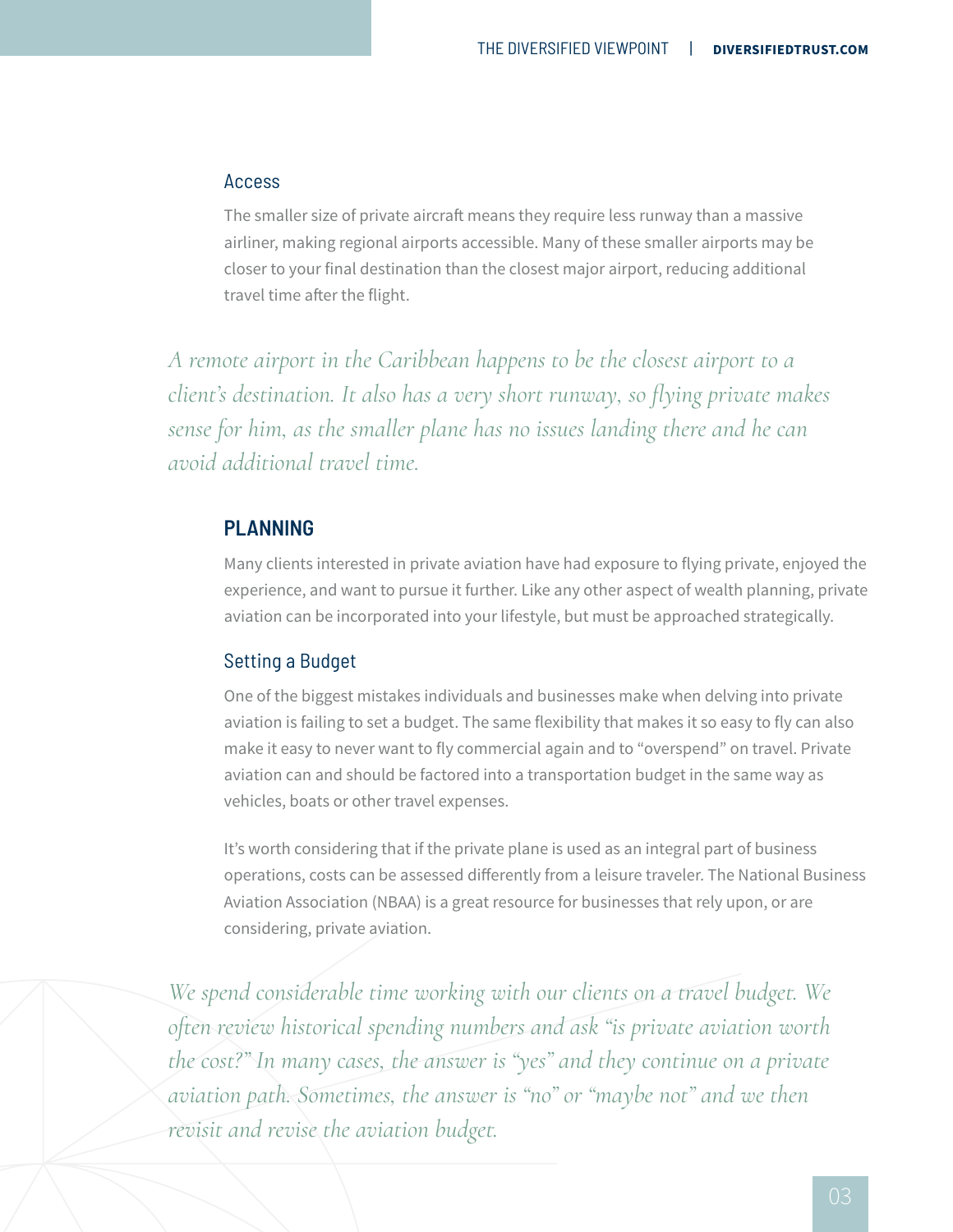In some private aviation options, costs appear to be presented up front, *but often arrival and departure fees, fuel surcharge, and other costs can take clients by surprise.* 

#### Understanding Total Costs

In the same way that a traditional airline ticket has the base fare and then the addition of facility charges, taxes, and fees, you must also consider those elements with private flights when realizing the true cost of travel.

Clients also might pay for a set amount of time, but then later decide that they want to add additional time. Often, the cost structure is different when adding on, so it's important to think about what reinvestment looks like.

## **FINDING THE RIGHT FIT**

Determining which private aviation option best aligns with your needs is a numbers game, the most significant being annual flight hours. While we provide a brief overview of these options here, it is important to research them carefully before moving forward.

#### Full Ownership

A private plane may be the ultimate tool to better achieve business objectives or to improve your quality of life. If you fly at least 300 hours per year and you have the resources necessary to house and maintain the plane, full ownership of a private jet might be the right choice. As more people have become interested in private aviation, it is now much easier to rent your plane when not in use, allowing for a chance to help defray the high costs of direct ownership.

#### Shared Ownership

If you fly 150 hours or more per year, you may want to consider shared ownership in which you purchase an aircraft with one or two other individuals to share expenses. This option still grants considerable control, though you will of course have to coordinate flight schedules.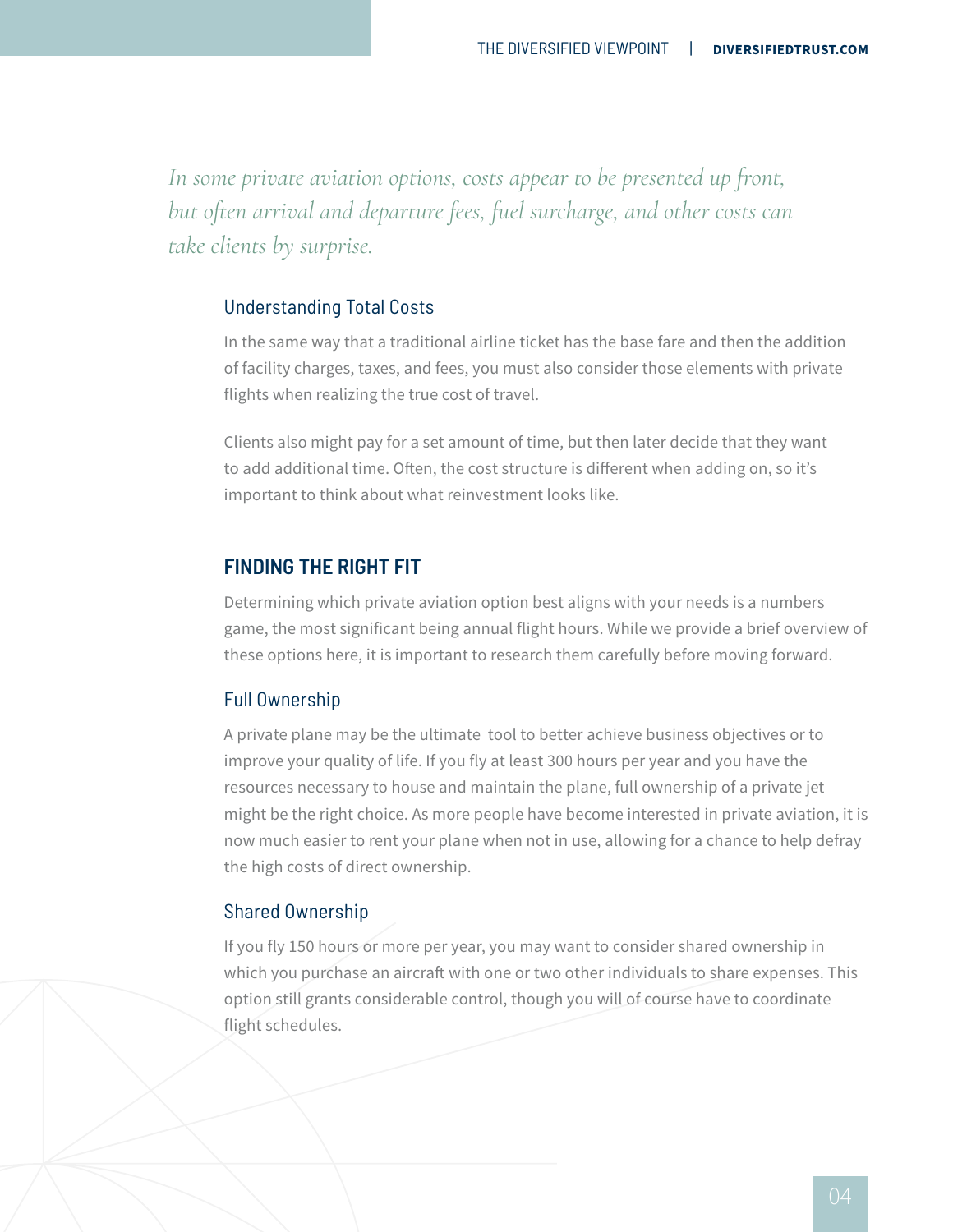## Fractional Ownership

In fractional ownership, you buy a "share" of an aircraft, which affords a certain amount of flight hours depending on how much you own. With multiple owners, this reduces expenses even further, and you essentially have access to an entire fleet of planes. It outweighs full ownership in that there is smaller upfront capital and fixed costs, you can upgrade or downgrade aircraft depending on your needs, you have the ability to sell your share back at end of term, and there are fewer risks and responsibilities such as crew scheduling, maintenance, parking, or compliance. The greater your share, though, the greater priority you have on flight hours.

**Selection of Players:** NetJets Share, Nicholas Air, PlaneSense, FlexJet, Airshare

## Jet Card/Membership

Jet cards or memberships allow you to prepay for a set amount of flight hours. Pricing is all inclusive, though you're competing for availability with other members. Services are more likely to be limited in this option, and in order to get more, you need to spend more. If you only book 25 hours, for example, you might end up with less travel flexibility than a customer that books 75 hours.

**Selection of Players:** NetJets Card Program, Sentient, Jet Linx, Nicholas Air, flyExclusive, FlexJet, XO Jet

#### Charter

For those who fly just a few times or few hours per year, chartering can be a great alternative to flying first class. Costs are on a per-hour basis, so if you're flying with enough family or business associates, the cost per passenger can be significantly reduced. You pay as you fly, though pricing can vary depending on dates and times. There are no fixed costs and no commitment. However, flying on demand may result in less control over availability and operations.

When a client with fractional ownership in two different aircrafts sold his home in the Caribbean, his flight needs dropped dramatically, and the expense no longer made sense. We reevaluated and determined that using a charter service would fulfill his needs going forward.

**Selection of Players:** Wheels Up, flyExclusive, XO Jet, Silver Air, VistaJet, local/regional providers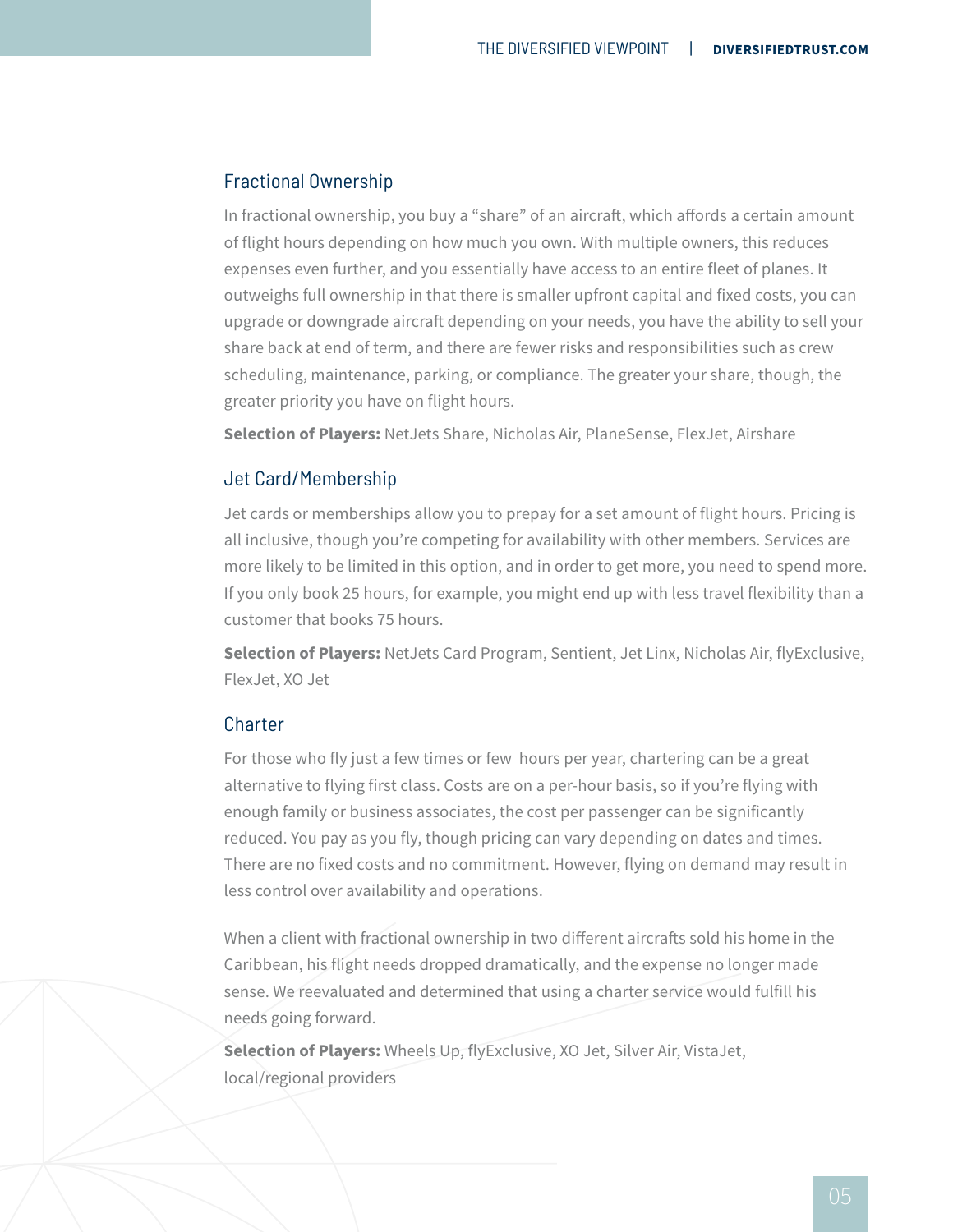|                                       | <b>Annual</b><br><b>Flight Hours</b> | <b>Details</b>                                                                       | <b>Pros</b>                                                                                                                                                              | <b>Cons</b>                                                                                                                                                                                   |
|---------------------------------------|--------------------------------------|--------------------------------------------------------------------------------------|--------------------------------------------------------------------------------------------------------------------------------------------------------------------------|-----------------------------------------------------------------------------------------------------------------------------------------------------------------------------------------------|
| <b>FULL</b><br><b>OWNERSHIP</b>       | $300+$                               | Buy an aircraft<br>for personal or<br>business use                                   | • Control<br>• Oversee the whole experience<br>• Ready when it works for you                                                                                             | • Operating and maintenance fees<br>• Brokerage, legal, and inspection fees<br>• Taxes<br>• Staffing<br>• Multiple business associates using one<br>plane can cause scheduling issues         |
| <b>SHARED</b><br><b>OWNERSHIP</b>     | $150+$                               | Purchase an<br>aircraft with one<br>or two other<br>individuals to<br>share expenses | • Significant control<br>• Considerable oversight of the<br>whole experience<br>• Lower cost than full ownership<br>• Sharing burden of expenses<br>and responsibilities | • Less access due to coordinating<br>multiple schedules<br>• Ongoing operating and maintenance fees<br>• Staffing                                                                             |
| <b>FRACTIONAL</b><br><b>OWNERSHIP</b> | $50+$                                | Purchase share of<br>aircraft; number of<br>hours depends on<br>size of the share    | • Lower cost<br>• Provides anonymity<br>• Fewer risks and responsibilities<br>· Flexibility to upgrade or<br>downgrade aircraft                                          | • Potential for multi-year contracts<br>• Higher usage means higher cost<br>• Large upfront cost                                                                                              |
| <b>JET CARD/</b><br><b>MEMBERSHIP</b> | $25+$                                | Pre-pay for set<br>amount of flight<br>hours; hours are<br>debited as you fly        | • Flexibility<br>· Good for people who have<br>travel schedules that vary from<br>year to year<br>· Good for one-way flights<br>· Good for budgeting                     | • Booking may require more advance<br>notice than higher priced<br>• Unused hours generally expire after<br>a set amount of time<br>• Blackout dates during peak times<br>· Potential hidden? |
| <b>CHARTER</b>                        | $<$ 25                               | Pay for the journey<br>you make on a<br>per-hour basis                               | · No ongoing fees<br>• No commitment<br>• On demand<br>• More people = less cost per<br>passenger<br>• Distance defines size of aircraft/cost                            | • Expensive if used frequently<br>• Competing for aircraft<br>• Standards of service, safety, quality vary<br>• Distance defines size of aircraft/cost                                        |

## **AS YOU CAN SEE, THE CHOICES FOR PRIVATE AVIATION ARE PLENTIFUL.**

We hope that this paper provides valuable guidance for evaluating the broad and constantly changing options that exist. No matter what you choose, we wish you safe and pleasant travels!